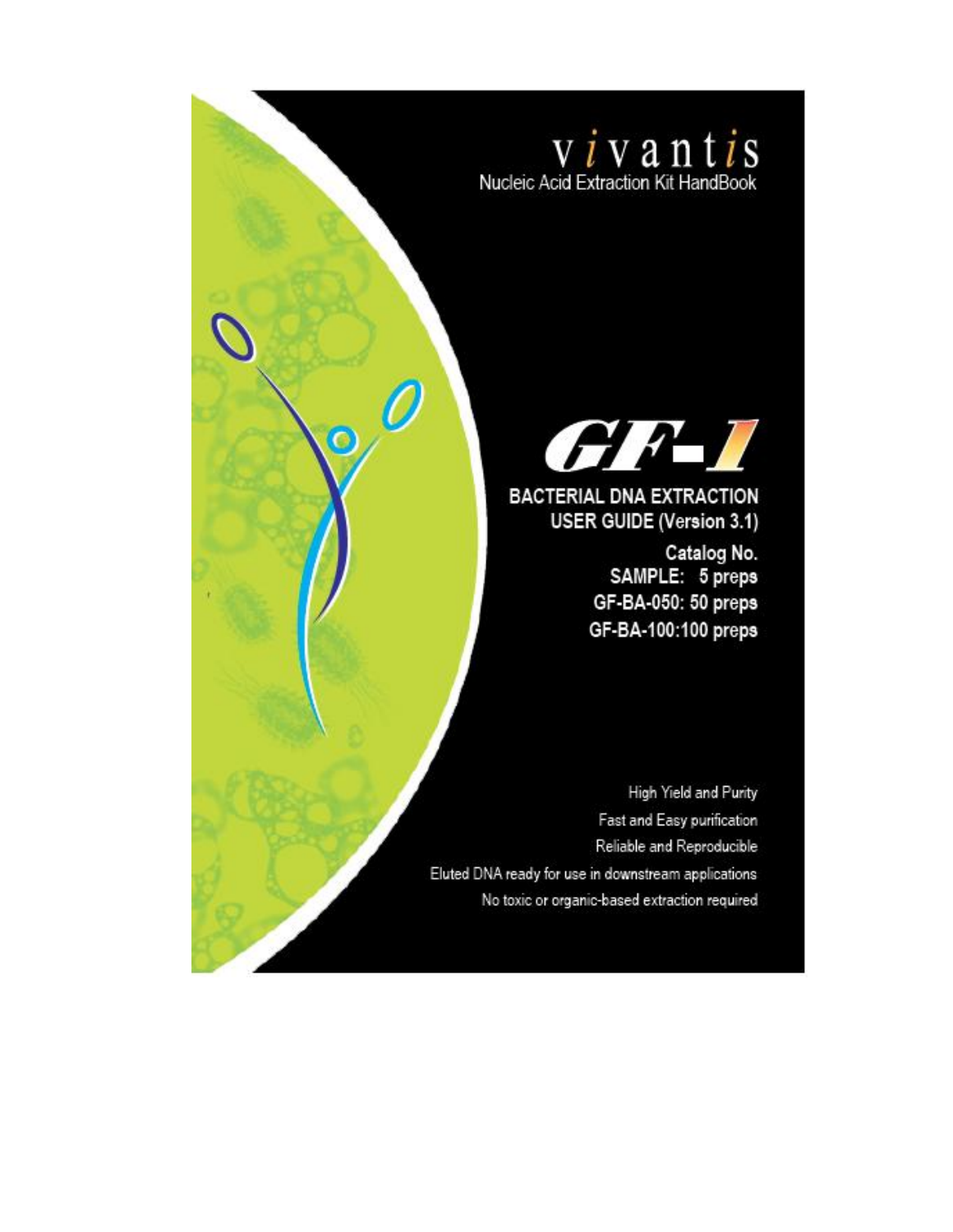#### **Introduction**

The **GF-1 Bacterial DNA Extraction Kit** is designed for rapid and efficient purification up to 20µg of a high molecular weight genomic DNA from either Gram-negative or Gram –positive bacteria. This kit uses a specially-treated glass filter membrane fixed into a column to efficiently bind DNA in the presence of high salt. This kit applies the principle of a minicolumn spin technology and the use of optimized buffers to ensure that only DNA is isolated while cellular proteins, metabolites, salts and other low molecular weight impurities are removed during the subsequent washing steps. High-purity genomic DNA is eluted in water or low salt buffers and has a  $A_{260/280}$  ratio between 1.7 and 1.9 making it ready-to-use in many routine molecular biology applications such as restriction enzyme digestion, Southern blotting, PCR,DNA fingerprinting and other manipulations.

| Product<br>Catalog No.                       | 5 Preps<br><b>SAMPLE</b> | 50 Preps<br>GF-BA-050 | 100 Preps<br><b>GF-BA-100</b> |
|----------------------------------------------|--------------------------|-----------------------|-------------------------------|
| <b>Components</b>                            |                          |                       |                               |
| GF-1 columns                                 | 5                        | 50                    | 100                           |
| Collection tubes                             | 5                        | 50                    | 100                           |
| Resuspension Buffer 1 (Buffer R1)            | 1 <sub>ml</sub>          | 8ml                   | 15ml                          |
| Resuspension Buffer 2 (Buffer R2)            | 1.5ml                    | 12ml                  | 24ml                          |
| Bacterial Genomic Binding Buffer (Buffer BG) | 4ml                      | 28ml                  | 56ml                          |
| Wash Buffer                                  | 2.4ml                    | 17ml                  | 34ml                          |
| <b>Elution Buffer</b>                        | 1.5ml                    | 10 <sub>m1</sub>      | 20ml                          |
| Proteinase K <sup>*</sup>                    | 0.11ml                   | 1.05ml                | $2 \times 1.05$ ml            |
| Handbook                                     |                          |                       |                               |

#### **Kit component**

.

\* Please refer to **Reconstitution of Solutions** and **Storage and Stability** before using this kit.

The **GF-1 Bacterial DNA Extraction Kit** is available as 50 and 100 purifications per kit. The reagents and materials provided with the kit are for research purposes only

Note: The **GF-1 Bacterial DNA Extraction Kit** is optimized to isolate up to 20µg of DNA on recommended cell culture volume. Bacteria cultures vary in the number of cells depending on the strain, growth conditions and viability of the cells. When processing samples, do not use more than the recommended starting volume as it will lead to excessive number of cells and overloading of the column. This would result on reduced yield and purity. The recommended cell culture volume is between 1 to 3ml for both Gram-negative and Gram-positive bacteria to ensure yield and purity is obtained.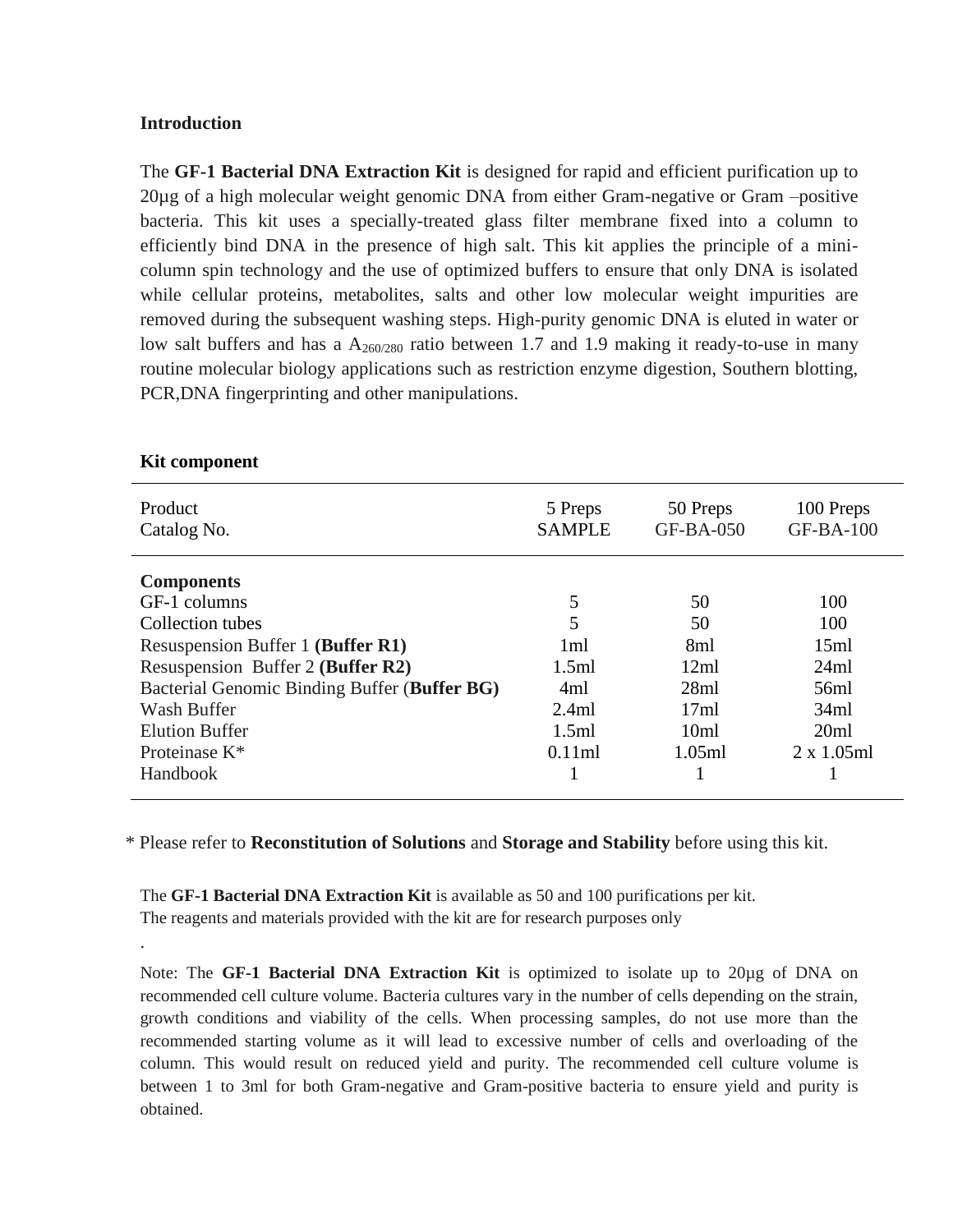#### **Additional Materials to be Supplied by User**

Absolute Ethanol (>95%) Lysozyme (50mg/ml) RNase A (DNase-free) (20mg/ml)

#### **Reconstitution of Solutions**

The bottle labeled **Wash Buffer** contains concentrated buffer which must be diluted with absolute ethanol (>95%) before use.

#### For **SAMPLE (5 preps),**

Add **5.6ml** of absolute ethanol into the bottle labeled **Wash Buffer**.

#### For **GF-BA-050 (50 preps),**

Add **40ml** of absolute ethanol into the bottle labeled **Wash Buffer**.

#### For **GF-BA-100 (100 preps)**,

Add **80ml** of absolute ethanol into one of the bottles labeled **Wash Buffer**.

Store **Wash Buffer** at room temperature with bottle capped tight after use.

#### **Storage and Stability**

Store solutions at  $20^{\circ}$ C –  $30^{\circ}$ C.

**Proteinase K** is stable for up to 1 year after delivery when stored at room temperature or  $4^{\circ}$ C. To prolong the lifetime of Proteinase K, storage at -20°C is recommended.

Kit components are guaranteed to be stable for 18 months from the date of manufacture **Buffer BG** may exhibit salt precipitation due to cold temperature. If this occurs, simply warm the bottle at 55°C - 65°C with occasional mixing until precipitate is completely dissolved.

#### **Chemical Hazard**

**Buffer BG** contains guanidine salts which can be harmful when in contact with skin or swallowed. Always wear gloves and practice standard safety precautions. Do NOT disinfect guanidine or extraction waste in solutions containing bleach or any other form of acid. To clean any items contaminated with the reagent, simply soak in detergent and water to remove all traces of guanidine before cleaning with bleach or acidic solutions.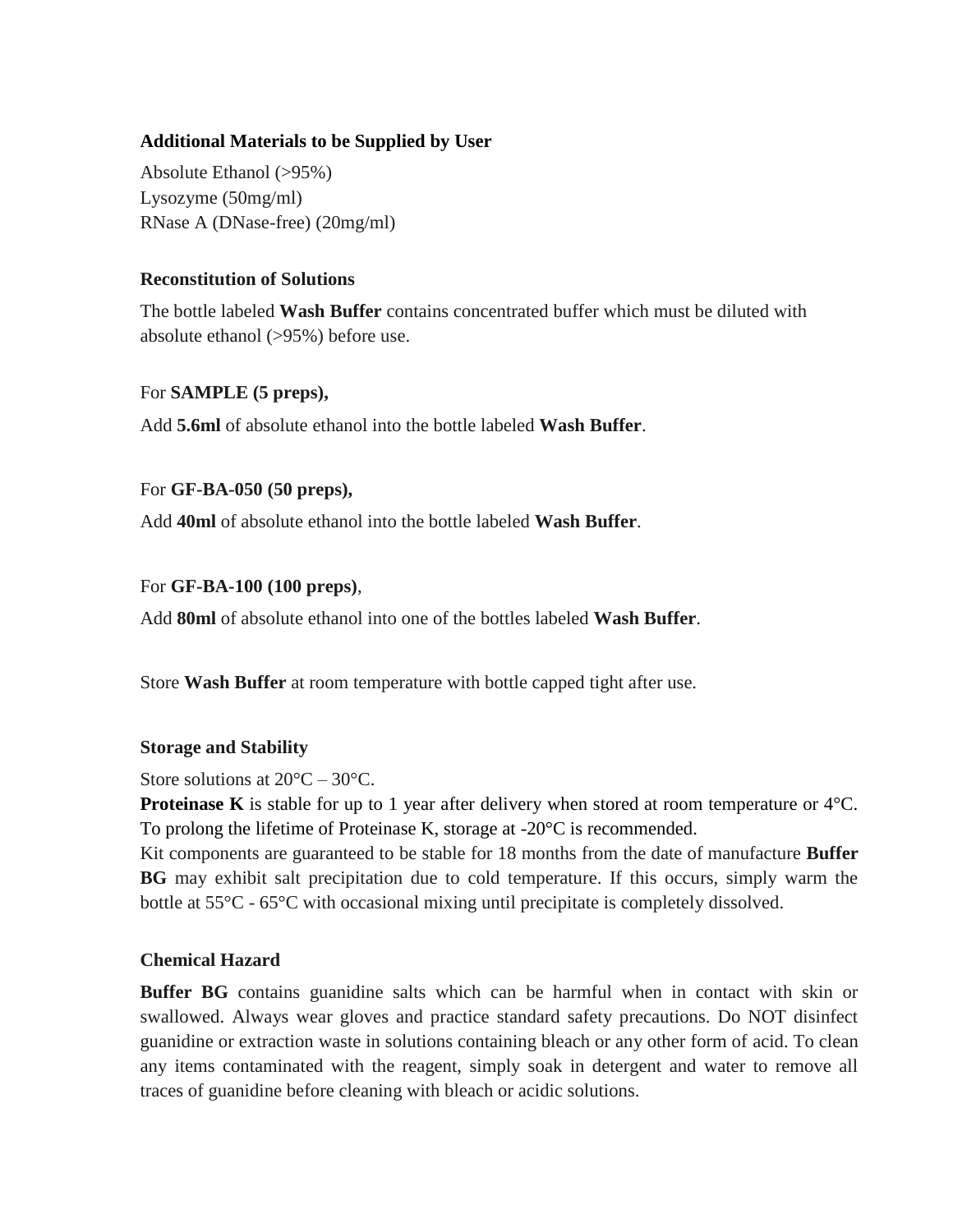#### **Procedures**

# **Reminder**

- All steps are to be carried out at room temperature unless stated otherwise.
- **Wash Buffer** (concentrate) has to be diluted with absolute ethanol before use. Please refer to **Reconstitution of Solutions**.
- If precipitation forms in **Buffer BG**, incubate at 55°C 65°C with occasional mixing until completely dissolved.

Pre-set waterbath to 37°C and the second waterbath to 65°C.

Pre-heat **Elution Buffer** to 65°C (optional).

# **Centrifugation**

Pellet 1 - 3ml of bacteria culture grown overnight or culture grown to log phase by centrifugation at 6,000 x *g* for 2 min at room temperature. Decant the supernatant completely. *Thorough removal of supernatant is essential as residual culture media may affect both yield and purity.*

# **Resuspension of pellet**

Add 100µl **Buffer R1** to the pellet and **r**esuspend the cells completely by pipetting up and down.

*Ensure complete cell resuspension. Lysis will not occur if clumps of bacteria remain following an inefficient resuspension procedure.*

# **Lysozyme treatment**

For Gram-negative bacteria strains, add 10µl lysozyme (50mg/ml) into the cell suspension. For Gram-positive bacteria strains, add 20µl lysozyme (50mg/ml) into the cell suspension. Mix thoroughly and incubate at 37°C for 20 min.

*Some bacterial strains may require longer incubation time in lysozyme.*

# **Centrifugation**

Pellet digested cells by centrifugation at 10,000 x *g* for 3 min. Decant the supernatant completely.

# **Protein denaturation**

Resuspend pellet in 180 µl of **Buffer R2** and add 20 µl of **Proteinase K**. Mix thoroughly. Incubate at 65°C for 20 min in a shaking waterbath or with occasional mixing every 5 min. *Lysate should be clear at the end of incubation or else extend the incubation time to 30 min.*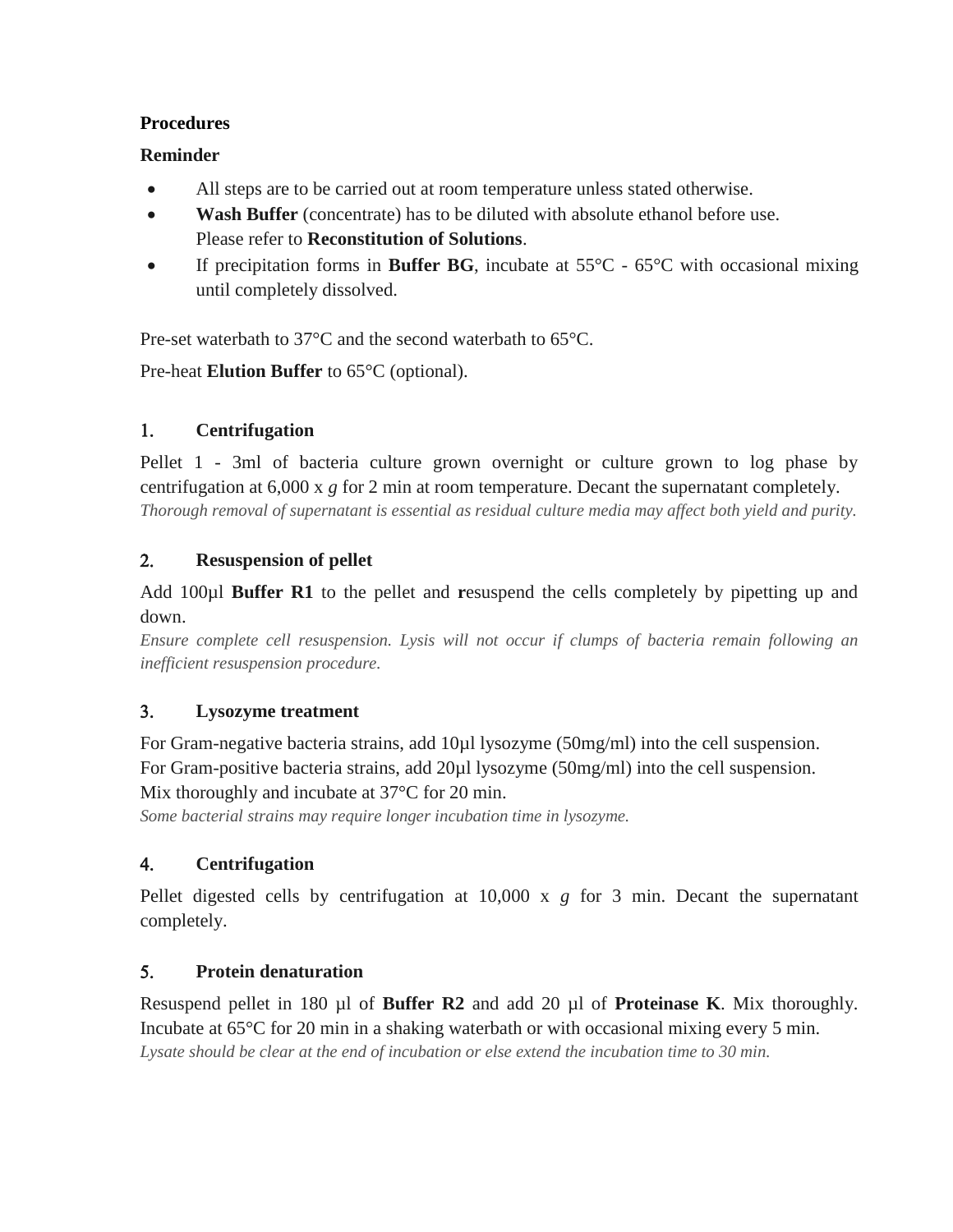# **Optional: Removal of RNA**

If RNA-free DNA is required, add 20  $\mu$ l of RNase A (DNase-free, 20mg/ml). Mix and incubate at 37°C for 5 min.

*Residual RNA fragments will be removed during column washing.*

#### **Homogenization**

Add 2 volumes  $(\sim 400 \text{ µl without RNase A treatment}, \sim 440 \text{ µl with RNase A treatment})$  of **Buffer BG** and mix thoroughly by inverting tube several times until a homogeneous solution is obtained. Incubate for 10 min at 65°C.

# **Addition of Ethanol**

Add 200 µl of absolute ethanol. Mix immediately and thoroughly.

*Mix immediately to prevent uneven precipitation of nucleic acid due to high local ethanol concentrations.*

#### **Loading to column**

Transfer the sample (max.650µl) into a column assembled in a clean collection tube (provided). Centrifuge at 10,000 x *g* for 1 min. Discard flow through.

*If column clogs, add 200µl Buffer BG into column and centrifuged as above.*

# **Column washing**

Wash the column with 650 µl of **Wash Buffer** and centrifuge at 10,000 x *g* for 1 min. Discard flow through.

*Ensure that ethanol has been added into the Wash Buffer before use (refer to Reconstitution of Solutions).*

# **Column drying**

Centrifuge the column at 10,000 x *g* for 1 min to remove residual ethanol.

*This step has to be carried out to remove all traces of ethanol as residual ethanol can affect the quality of DNA and may subsequently inhibit enzymatic reactions.*

# **DNA elution**

Place the column into a clean microcentrifuge tube. Add 50 - 100 µl of preheated **Elution Buffer**, TE buffer or sterile water directly onto column membrane and stand for 2 min. Centrifuge at 10,000x *g* for 1 min to elute DNA. Store DNA at 4°C or -20°C.

*Ensure that the Elution Buffer is dispensed directly onto the center of the membrane for complete elution. TE Buffer can also elute DNA although EDTA may inhibit subsequent enzymatic reactions. If water is used for eluting DNA, maximum elution efficiency is achieved between pH7.0 and 8.5. Store DNA at -20°C as DNA may degrade in the absence of a buffering agent.*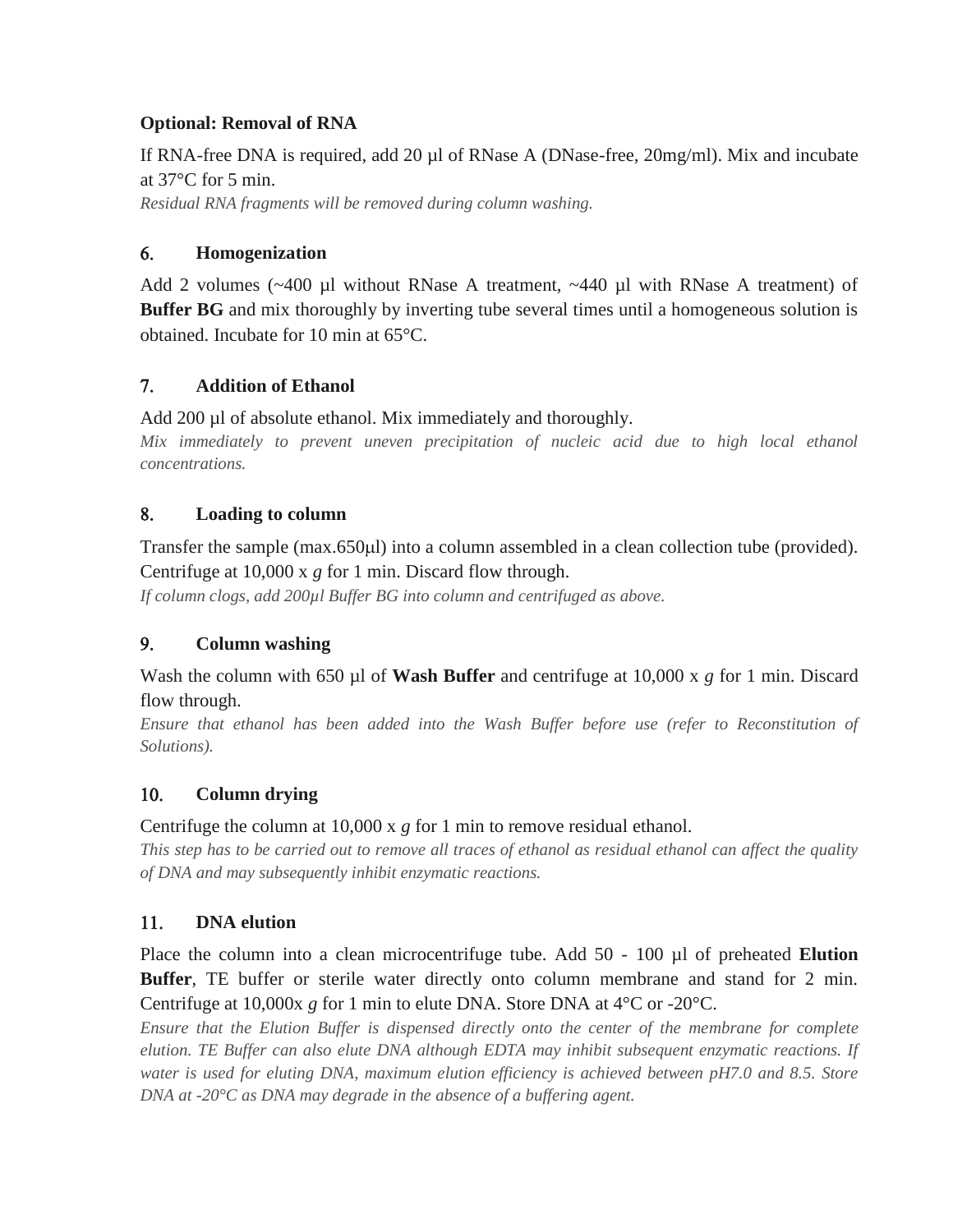#### **Troubleshooting**

Please note that by not adhering to the recommended protocols, unsatisfactory results related to yield and quality of DNA may occur. If problems arise, please refer to the following:

| Problem                                                                        | <b>Possibility</b>                               | <b>Suggestions</b>                                                                                                                                                                               |
|--------------------------------------------------------------------------------|--------------------------------------------------|--------------------------------------------------------------------------------------------------------------------------------------------------------------------------------------------------|
| <b>Low DNA yield</b>                                                           | Incomplete cell<br>resuspension                  | Ensure that cells are completely<br>resuspended in <b>Buffer R1</b> and<br><b>Buffer R2</b> before incubation in<br>lysozyme and Proteinase K.                                                   |
|                                                                                | Low elution efficiency                           | Pre-heat Elution Buffer to 65°C<br>$-70^{\circ}$ C before eluting DNA.                                                                                                                           |
|                                                                                | Column clogged                                   | Refer to Problems under 'Column<br>clogged'.                                                                                                                                                     |
| Low purity                                                                     | Incomplete protein<br>denaturation               | Ensure that cells are completely<br>resuspended in <b>Buffer R1</b> and<br><b>Buffer R2</b> before incubation in<br>lysozyme and Proteinase K.<br>Extend incubation time until<br>lysate clears. |
|                                                                                | RNA contamination                                | Add RNase A to the sample as<br>indicated in the protocol. Ensure<br>that RNase used has not been<br>repeatedly frozen and thawed. If<br>necessary prepare a fresh stock.                        |
| <b>Difficult to resuspend</b><br>cell pellet in Buffer R1<br>or R <sub>2</sub> | Centrifugation at high<br>speed and long periods | Ensure that the cell culture is<br>centrifuged at the recommended<br>speed and time.                                                                                                             |
|                                                                                |                                                  | Using pipette tips, pipette the<br>lysate up and down until<br>completely homogenized.                                                                                                           |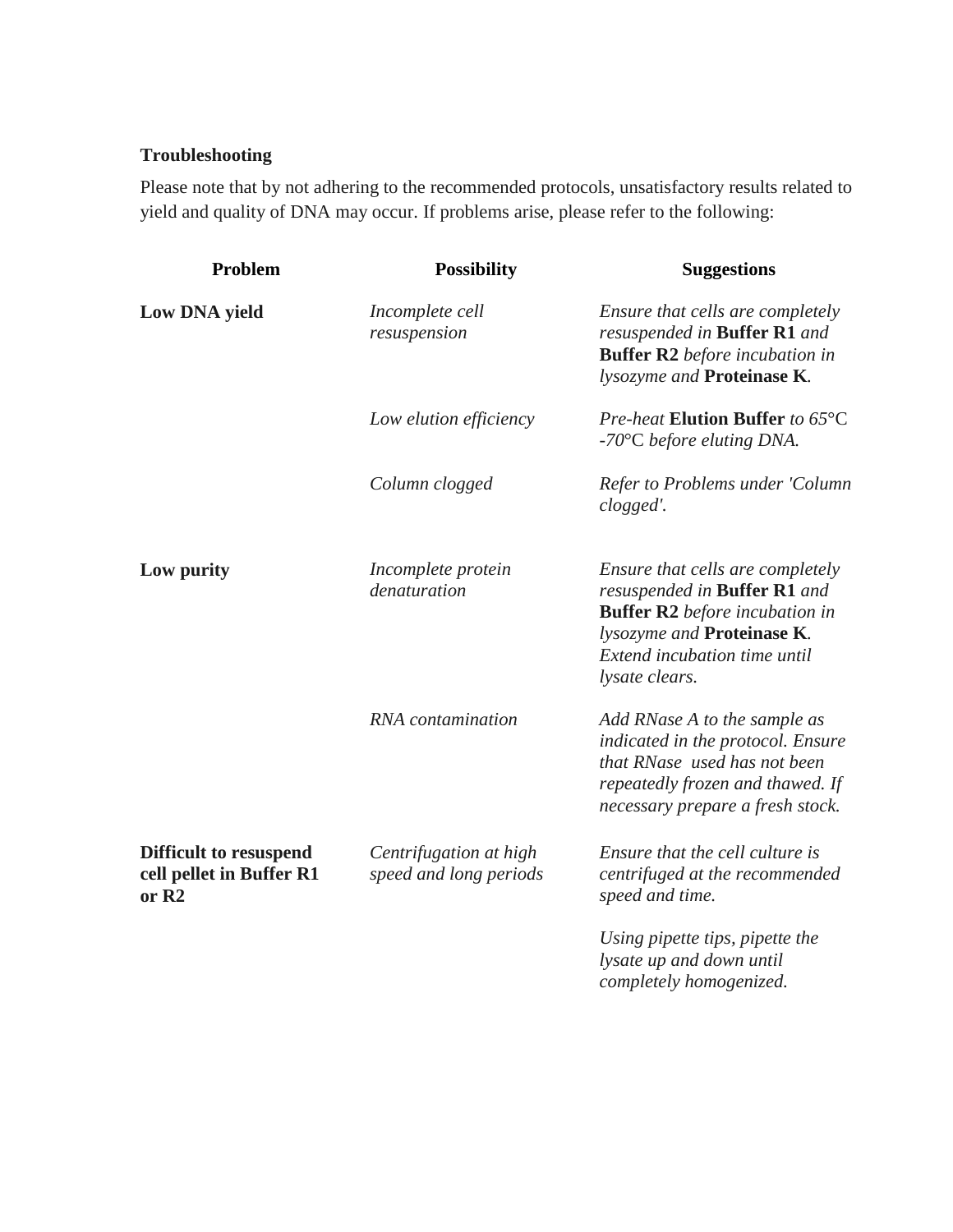| Problem                                                            | <b>Possibility</b>                                               | <b>Suggestions</b>                                                                                                                                      |
|--------------------------------------------------------------------|------------------------------------------------------------------|---------------------------------------------------------------------------------------------------------------------------------------------------------|
| <b>No DNA eluted</b>                                               | Inappropriate elution buffer                                     | <b>Ensure that the Elution Buffer</b><br>used is a low salt buffer or water<br>with a pH range of $7.0$ -8.5.                                           |
| Lysate not clear after<br>incubation with<br><b>Buffer R2</b>      | Lysozyme activity may<br>decrease with time                      | Ensure that lysozyme is fresh and<br>has not been repeatedly frozen<br>and thawed.                                                                      |
| <b>Column clogged</b>                                              | Lysate is not clear due to<br>insufficient digestion or<br>lysis | Ensure that the lysate is clear<br>prior to sample loading onto the<br>column. If necessary, extend<br>incubation time in lysozyme and<br>Proteinase K. |
|                                                                    | Overloading of column /<br>starting<br>culture volume too high   | Use the recommended culture<br>volume between 1 - 3ml.                                                                                                  |
| <b>DNA</b> degradation /<br>smearing                               | DNA sheared during<br>purification                               | After the addition of Proteinase<br>K, avoid vigorous mixing and<br>pipetting. Mix gently by inverting<br>tube.                                         |
|                                                                    | Nuclease contamination                                           | Use sterilized glassware,<br>plasticware and wear gloves.                                                                                               |
|                                                                    |                                                                  | Ensure that cells are completely<br>resuspended in Buffer R2.                                                                                           |
| Poor performance of<br>eluted DNA in<br>downstream<br>applications | Eluted DNA contains traces<br>of ethanol                         | Ensure that the Column drying<br>step is carried out prior to elution.                                                                                  |